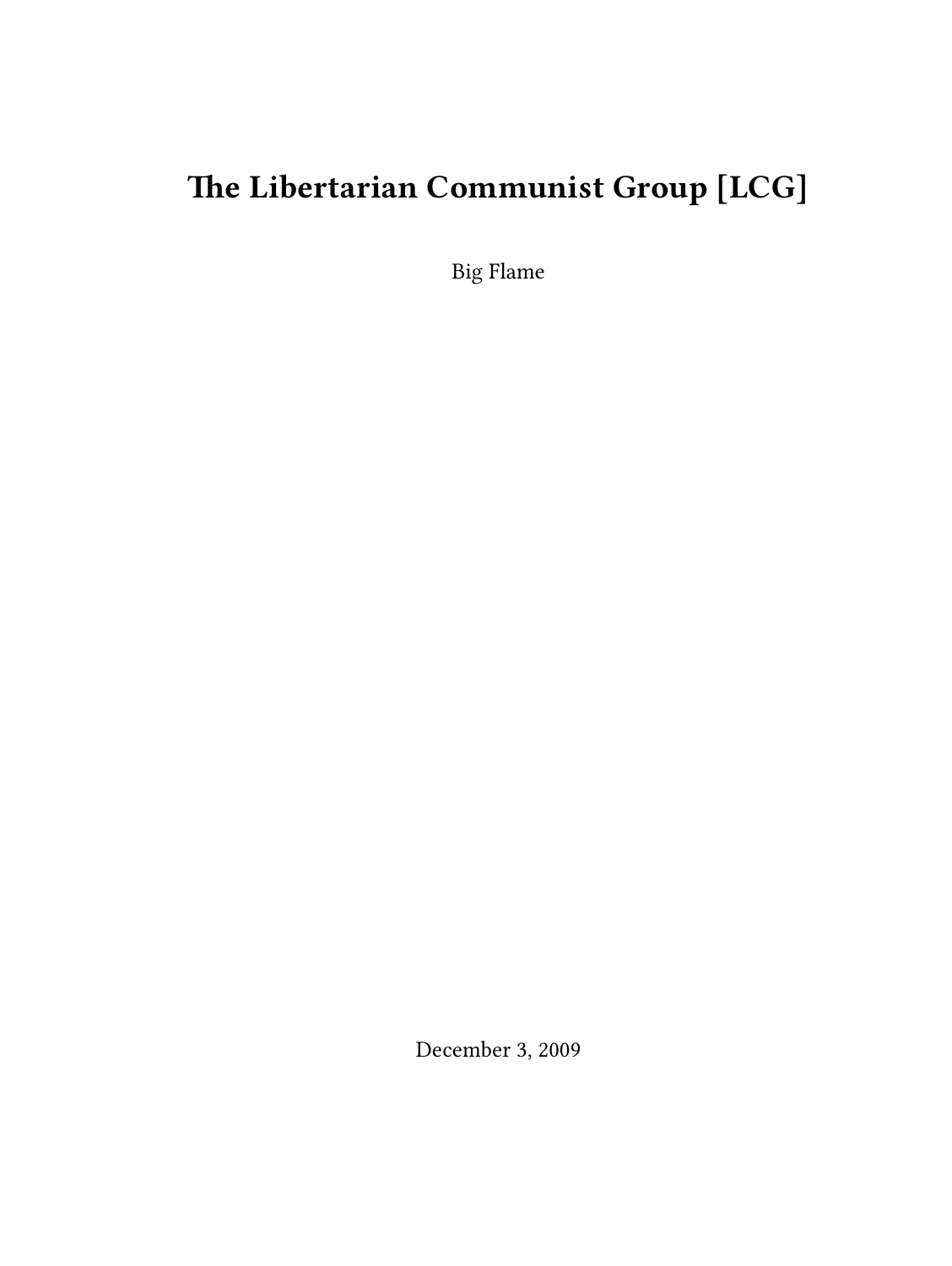## **Contents**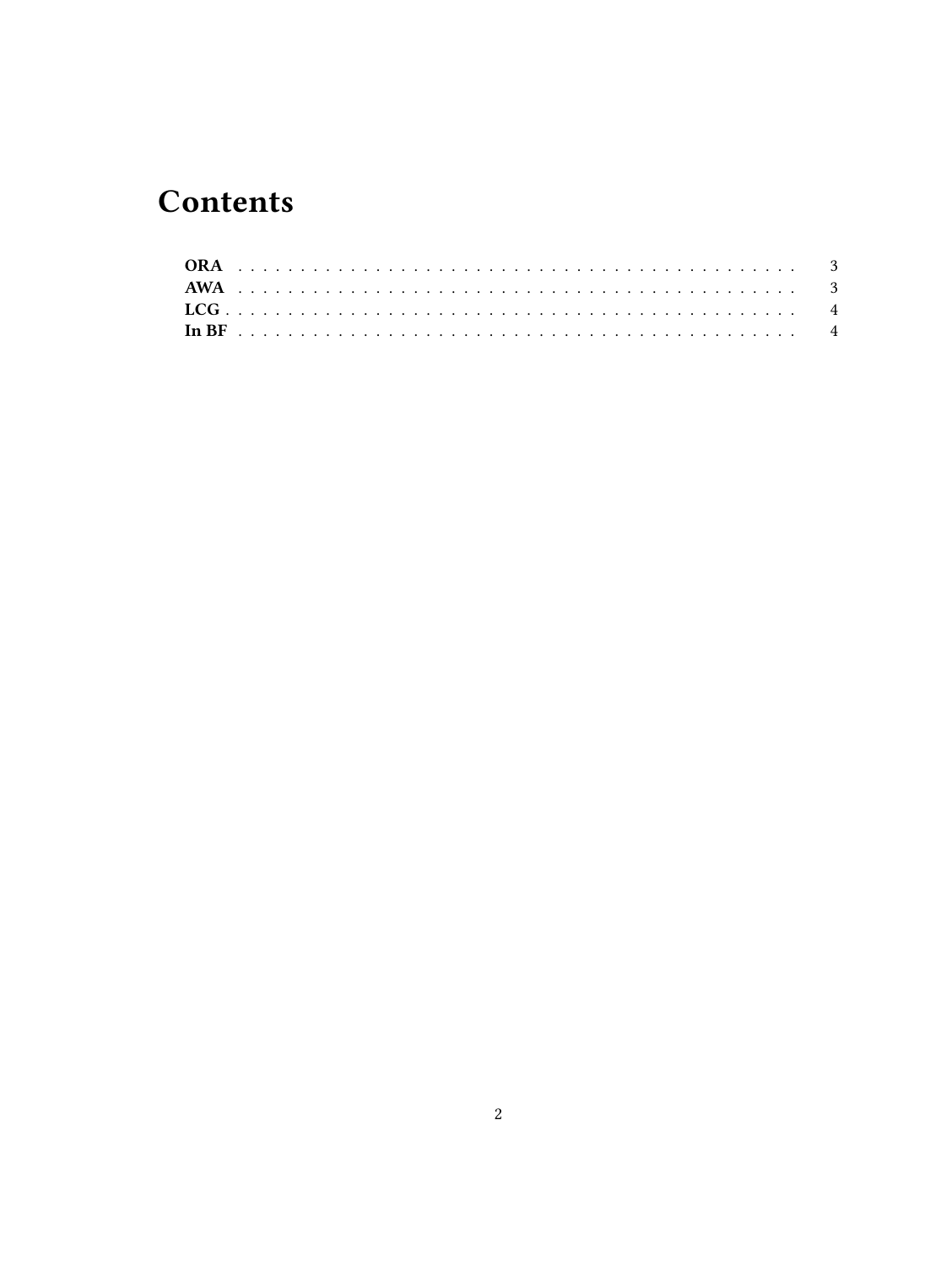### <span id="page-2-0"></span>**ORA**

The Anarchist Federation of Britain (AFB) has an extremely long history, and always contained within it a large variety of differing and opposing ideas. In 1971 the Organisation of Revolutionary Anarchists (ORA) was founded as a ginger group within the AFB, but soon left. ORA's criticisms of the AFB were mostly organisational rather than theoretical, but it started to develop a class struggle perspective. I have seen different figures quoted for the maximum number of members achieved by ORA – from the 70s up to the 100 mark. It produced an agitational newspaper Libertarian Struggle.

ORA suffered from a series of losses of membership, some to Trotskyist groups, and by the mid 1970s came to something of a standstill. In 1975 it changed its name to the Anarchist Workers Association (AWA).

#### <span id="page-2-1"></span>**AWA**

In 1976 the AWA had around 50 members, and the paper was called Anarchist Worker. An important influence of the developing politics of the group was "The Organisational Platform of the Libertarian Communists". This was first published by a group of Ukrainian and Russian anarchists in Paris in 1926. It was reprinted in France in 1972, and in 1977 the AWA brought out an English edition.

The AWA's "Aims and Principles" stated: "Capitalism is a class society" and "the position of the working class as the collective producer of society's wealth makes it the only force capable of replacing capitalism by a classless society". On the role of the AWA this document said: "The task of the AWA is to aid the preparation of the working class for their seizure of power. The establishment of an anarchist society is something that has to be consciously fought for by the working class. … The AWA aims to offer a lead within the working class movement by example and explanation. … The AWA does not seek independent power for itself but seeks to work through the working class organisations".

Between 1976 and 1977 there was a bitter split. The immediate issue under dispute was Ireland. The AWA opposed internment and favoured the withdrawal of troops (but not immediately and only as a result of united class action), and was strongly opposed to the IRA ("we reject all paramilitary groups as nationalistic, elitist and divisive". A grouping which emerged with the AWA – the Towards a Programme Tendency (TAP) – labelled this position "absentionist", and took the line of the Troops Out Movement.

The dispute was about other issues than Ireland. TAP also argued for a less "ultra-left" position on the unions favouring their "democratisation". According to the Anarchist Federation: "The TAP tendency accused their opponents of "traditional anarchism" and wishing to "lead the AWA back to the days of the AFB" whilst the TAP tendency was accused by its opponents of "Trotskyism". One former LCG member who later joined Big Flame recalled recently that the situation was "two quite incompatible philosophies co-existing in the same organisation. The non-TAP tendency seemed to me like religious fundamentalists, insisting on the letter of their sacred texts no matter how irrelevant or impractical in the real situation of the time".

At the May 1977 Conference TAP supporters had a majority. Apparently without prior notice they proposed a motion expelling their opponents, which was carried. The expulsions were later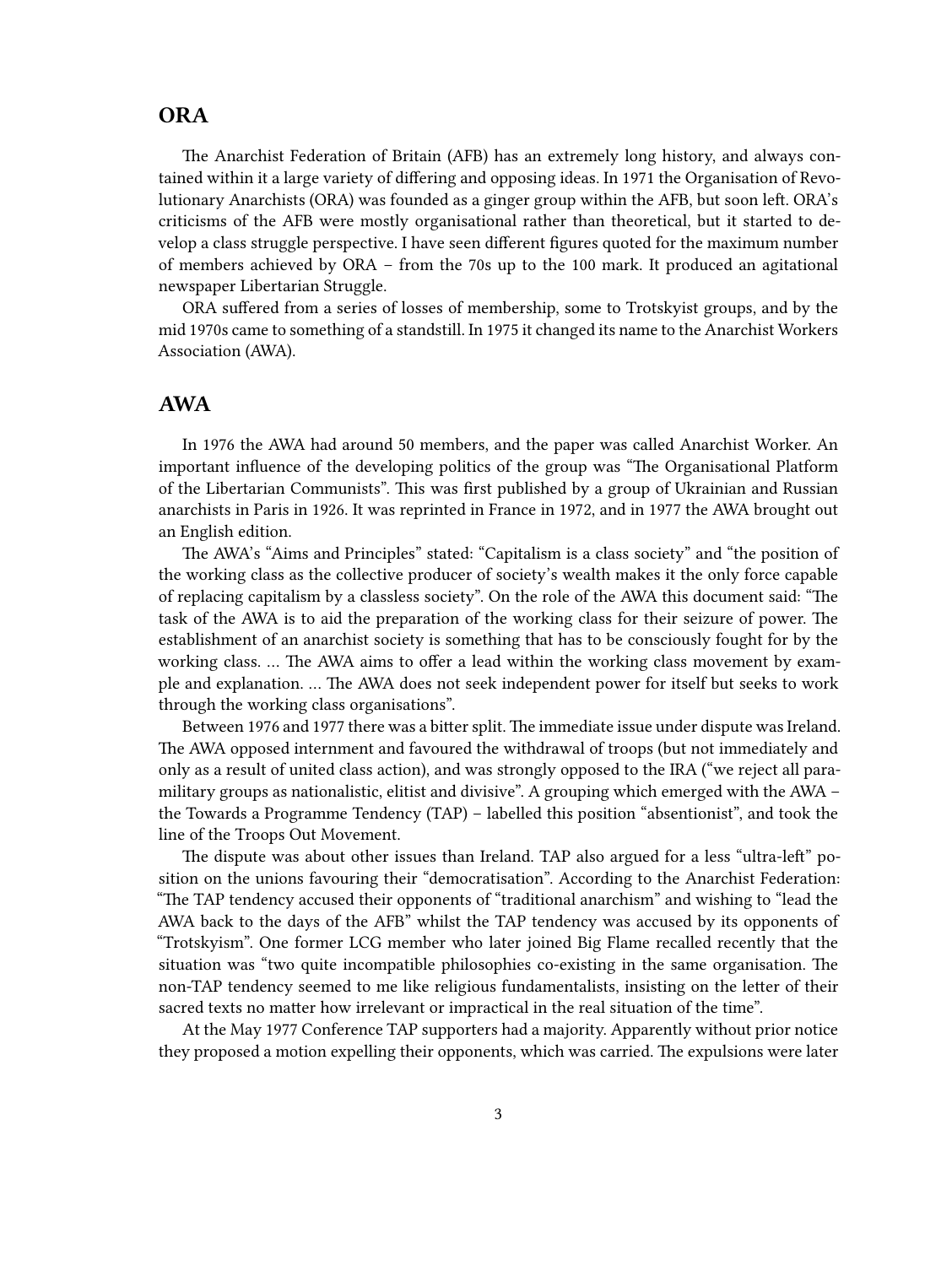defended on the ground that those expelled "had reached the stage of behaving in a wilfully disruptive manner" and that life for the AWA "would have proved impossible had the people concerned continued as members". Others have argued that the split was badly handled and took the course it did because of a lack of a tradition of political debate in the AWA.

#### <span id="page-3-0"></span>**LCG**

In 1977 there was another name change: the organisation became the Libertarian Communist Group (LCG), and after that the paper was renamed Libertarian Communist. An article in the October 1977 issue of Anarchist Worker "What is in a Name … Why We're Changing" said that while the AWA had developed out of traditional anarchism, this had fossilised. It affirmed its allegiance to working class revolution, and acknowledged that Marx had made a "great historical contribution". The new name proclaimed an identity with other groups on the continent who described themselves as libertarian communist.

There were seven issues of Libertarian Communist in A3 newspaper format (the first dated Jan/Feb 1978) and one in A4 journal format. The new paper continued the tradition of the Anarchist Worker in supplementing short news stories with the centre pages devoted to an interesting extended feature: Russia 1917, France 1968, Spain 1936, Germany 1918–1919 and so on. The article mentioned above from issue no 3, accepted some criticisms of the paper: insufficient space devoted to sexism and patriarchy, or "quality of life".

From 1977 onwards the LCG never had more than 20 members, and numbered about 16 in August 1980. They decided that they were too small and lacked adequate collective practice. This led to the decision to join Big Flame.

To others in the anarchist movement the LCG, and its predecessors, were "Anarcho-Trots" or a form of "Bolshevised Anarchism". They were accused of "leftism" – tailing leftist organisation. Particular objection was taken to their position on Ireland, their participation in elections through Socialist Unity and, of course, their decision to join Big Flame. In the words of the Anarchist Federation: "the short-lived Libertarian Communist Group also displayed Leninist and reformist tendencies that would eventually see their abandoning libertarian politics".

#### <span id="page-3-1"></span>**In BF**

The Big Flame Conference in December welcomed the LCG's decision to fuse. About 10 LCG members joined BF. 5 others decided not to do so (1 of whom a few years wrote an article in the Discussion Bulletin as a BF sympathiser). Within a year, 2 of those who joined BF had left, feeling it lacked "cohesive politics". Several never became that active in the organisation. In part this was due to their geographical location. Those in London and Norwich were able to join local BF groups (as did someone from York who moved to Birmingham). Others, for example those living in Lancashire and Middlesbrough, found themselves isolated.

A handful of former LCG members were very active in BF. At different times two of them were part of the BF National Committee (NC). Ex-LCGers were active in a number of BF Commissions e.g. Irish and the International, and helped produce the newspaper. Like ex-Revolutionary Marxist Current members, former LCG members identified with one of the two main political currents in the organisation, joining the Emerald Street Tendency. Therefore, contrary to the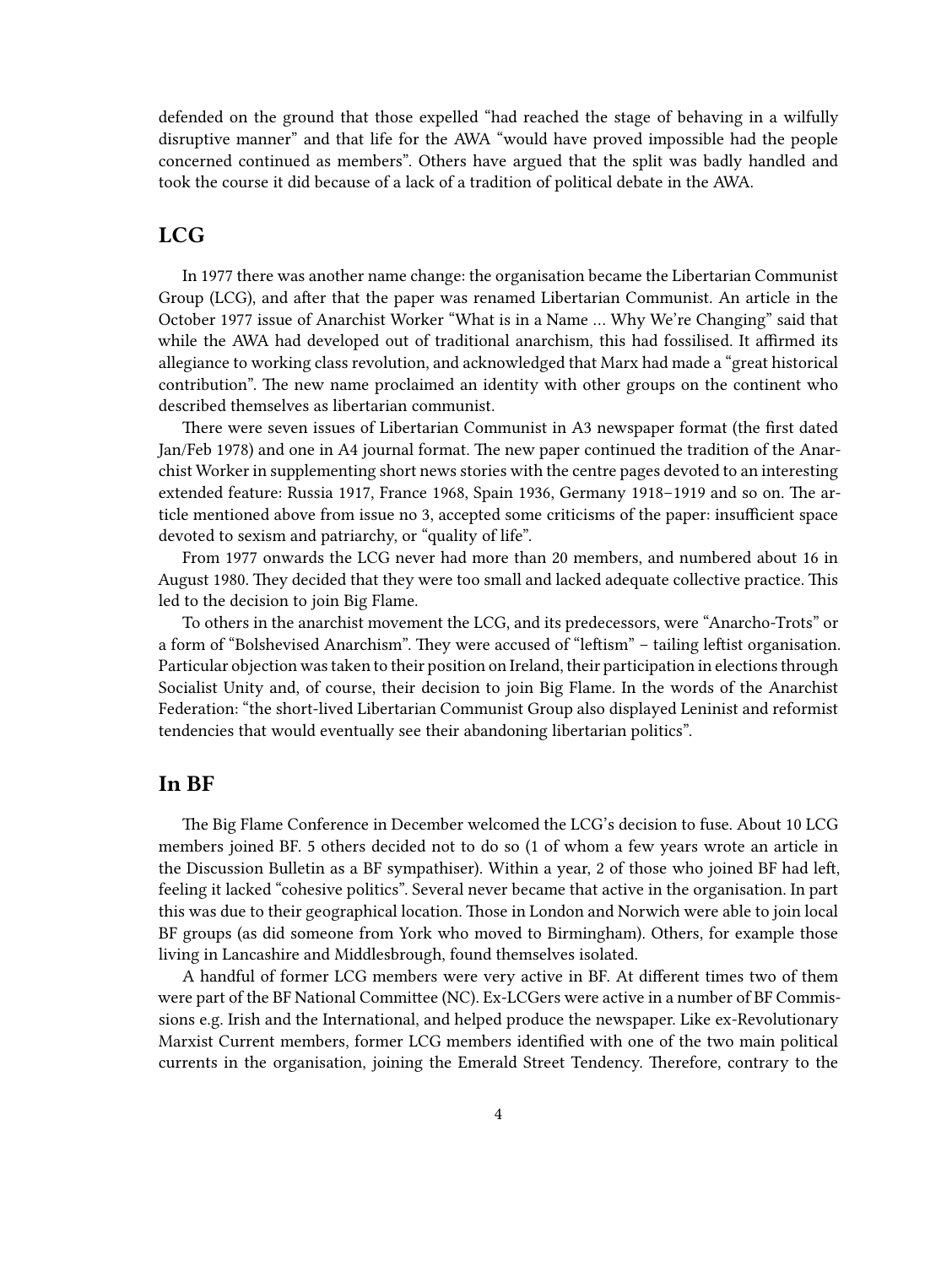comments on some other websites, the former LCG members were not part of the BF minority which left the organisation in 1981 to join the Labour Party.

In May 1984 Big Flame effectively ceased to be a national organisation, with only 17 people carrying on under the name. Two of these 17 were previously in the LCG.

At least one former LCG member has returned to class struggle anarchism. He lasted less than a year in Big Flame, and later helped form the Anarchist Communist Federation in 1985. It has since become the above mentioned Anarchist Federation.